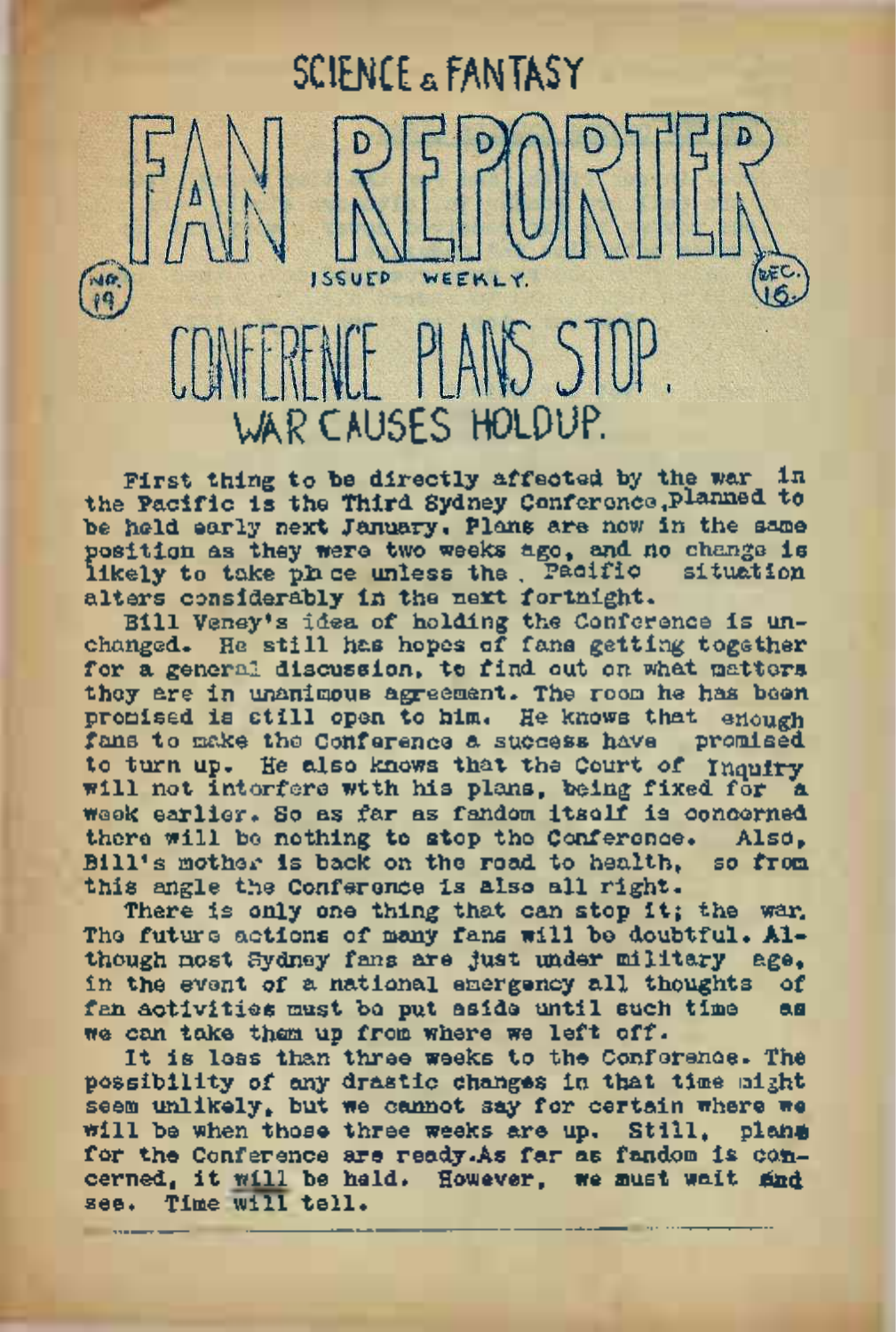| PAGE TWO.                         | S.F.F. REPORTER. |
|-----------------------------------|------------------|
| POLLS.                            |                  |
| No.5. COVERS.                     |                  |
| OLD AND NEW COVERS EQUALLY LIKED. |                  |

Votes in our fifth (and for the time being) second last pro poll are coming in, although slowly, and the various covers so far received cover a very wide area as regards both time and magazine.

As only four covers have received more than one. it would be impossible to record all the covers in this issue. However, top positions at present are as follows:

Number of votes received......... ..............................4 ASTOUNDING, FEB.39,ROGERS .CRUCIBLE OF POWER..3 ASTOUNDING.APR. 39. SCHNEEMAN (ASTRON.).......3 UNKNOWN,JUN.40,CARTIER, BUT WITHOUT HORNS...<sup>2</sup> AMAZING,OCT.35,MOREY,ANOTHER DIMENSION......1

The February <sup>39</sup> Astounding cover was Rogers' first effort, and depicts the crash of the space-ship in Williamson's "Crucible of Power."

The April 39 Astounding cover shows Saturn as seen from Japetus, and has been praised by others than stf fans and readers.

The June <sup>40</sup> cover on Unknown, by Cartier, illustrates, or rather symbolises, Page's\*But Without

The October 35 cover on Amazing is by Leo Morey, who has had more covers voted for so far than any other artist.

As regards the number of covers submitted, out of the four votes, fourteen different covers have been received. Of these four are by Morey, two by Paul, 2 by Cartier, two by Rogers, one each by Schneeman. Mick Finlay and Dold.

Eight covers are less than three years old, and four are over ten years old. Covers off seven magazines are included, and so far we have only received four votes!

By next week, when the poll should close, we hope to have most Sydney Votes. WheTher interstate votes come or not is doubtful at the present moment. So we appeal to you fans down South.When you read this send in your vote straight away. How can we have a record of Australian fan opinions, if only half of them wote?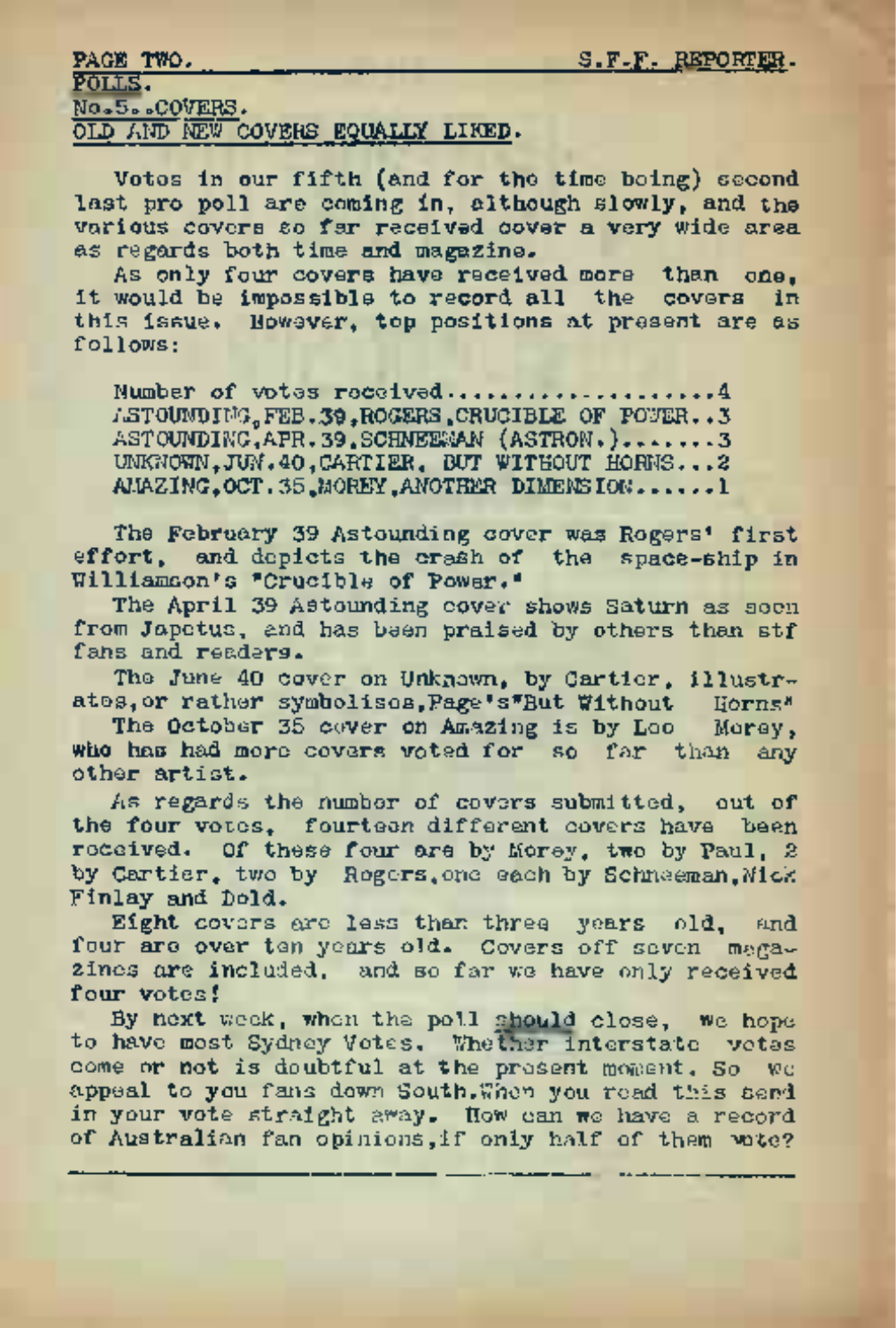## S.F.F. REPORTER. PAGE THREE. FANDOM AT RANDOM. Melbournews by Wog Hockley.

## TED RUSSELL BACK IN FANDOM.

It was nearly three months ago that Ted. Russell announced that he would have to resign from the F.S.S. and drop fan activities because of school and exam work. Now his exams are over, and he intends to reenter into fandom.

He has signified his intention of coming to the next F.S.S. meeting to stand re-election, and members have no objections to this. His application will be considered on the spot. He was forced to resign by necessity,not of his own free will, hence he will not be considered an ordinary guest,and the "two meeting" rule will not apply.

## LAST LOOK AT SATYER.

Bruce Sawyer unexpectedly turned up at the Russells' last weekend. It was a sort of farewell tour, being probably the last time he would be seeing fans for a long time. Incidentally, Bruce mentioned that he will not be going overseas.

I think I speak for all fandom when I wish Bruce the very best of luck, and a quick and safe return.

### F.S.S. DOINGS.

Next meeting of the FSS is new definitely set down for Friday December 19, at Eric and Ted Russells home, commencing at 7.30.

The false news about the blackout, appearing in last week's paper, caused some doubt to be thrown on the meeting for a while. Now, all going well, it will definitely be held. As with last meeting, two guests have been invited.

Talking of Bruce Sawyer reminds us that his competition will close in two week\*s time, and then voting will commence to determine the pick of Australian fan material over the last four months.

<sup>4</sup>'^The Secret Seven," shown in Sydney some time ago, has *now* been shown in Melbourne.